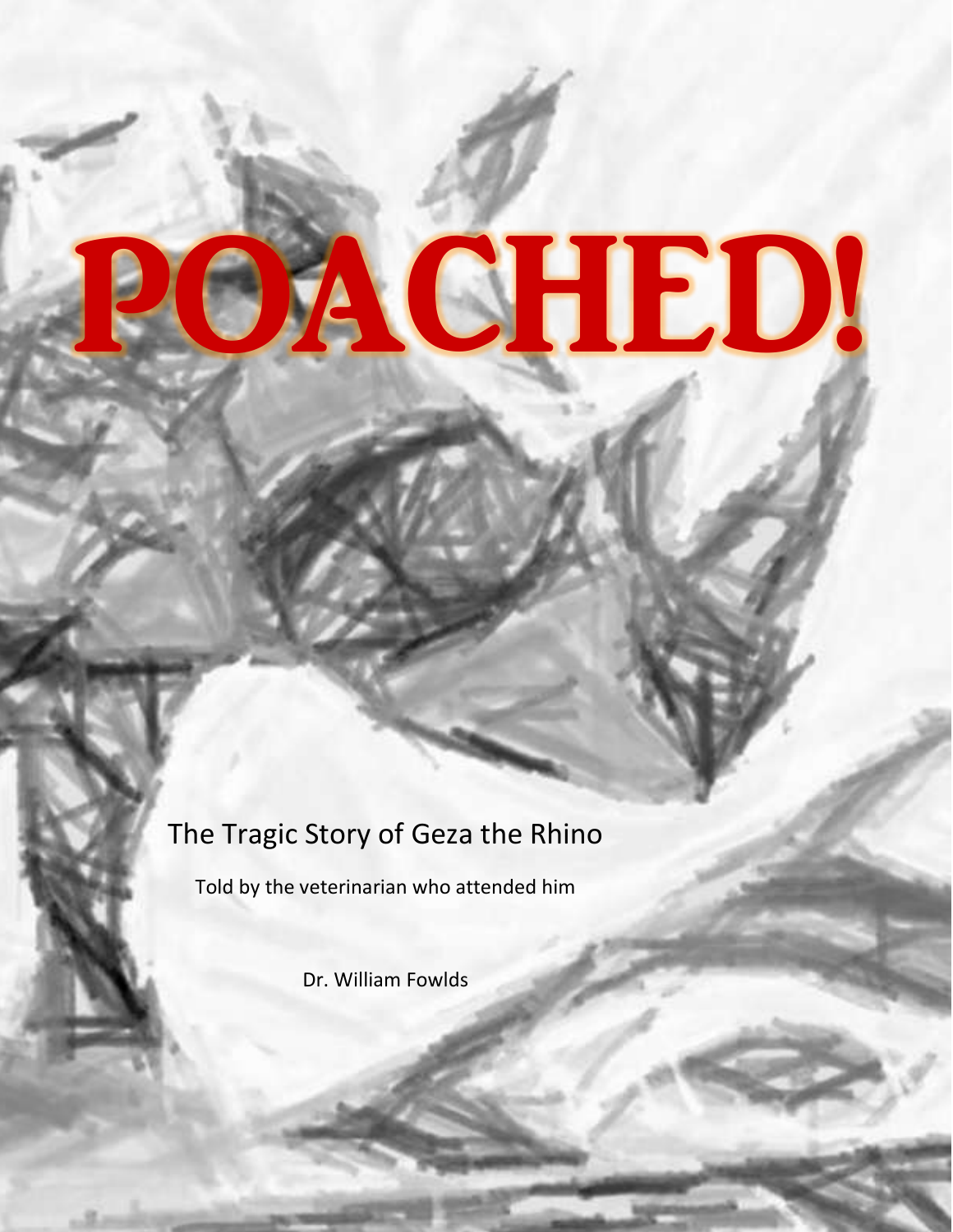



Geza and his mother Nomabongo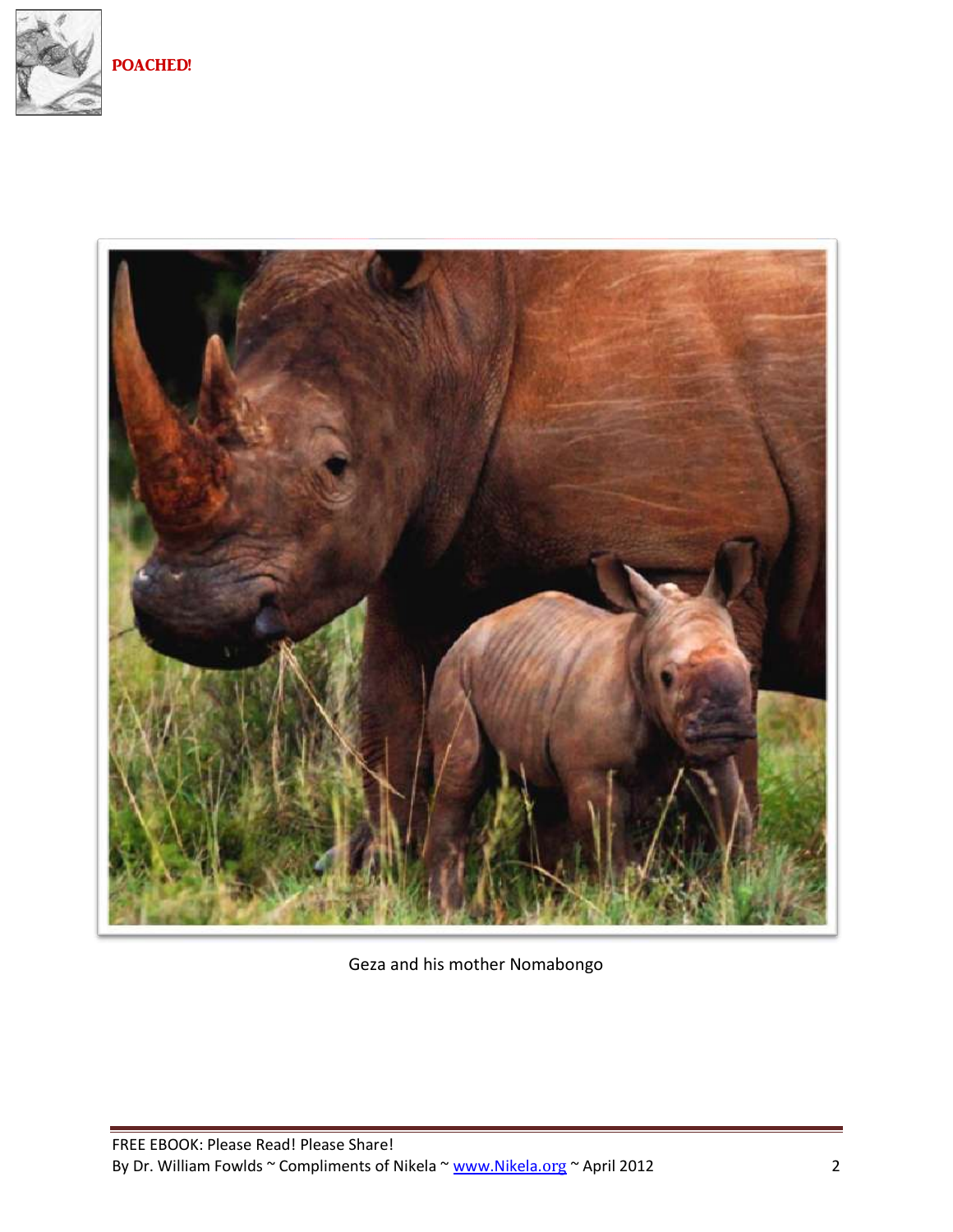

## *This is the story of a white rhino callously mutilated by poachers and left alive with his horns and part of his face hacked off with pangas.*

By Dr. William Fowlds

Wildlife Veterinarian

This deeply moving personal journey in the race to save Geza the rhino is told by the veterinarian who was called in right after the poachers' brutal attack.

Dr. Fowlds kindly gave us permission to share it with the hope that hearts would be softened and this vicious war on the rhino for its horn might be curbed.

Brought to you compliments of

Nikela: Helping People ~ Saving Wildlife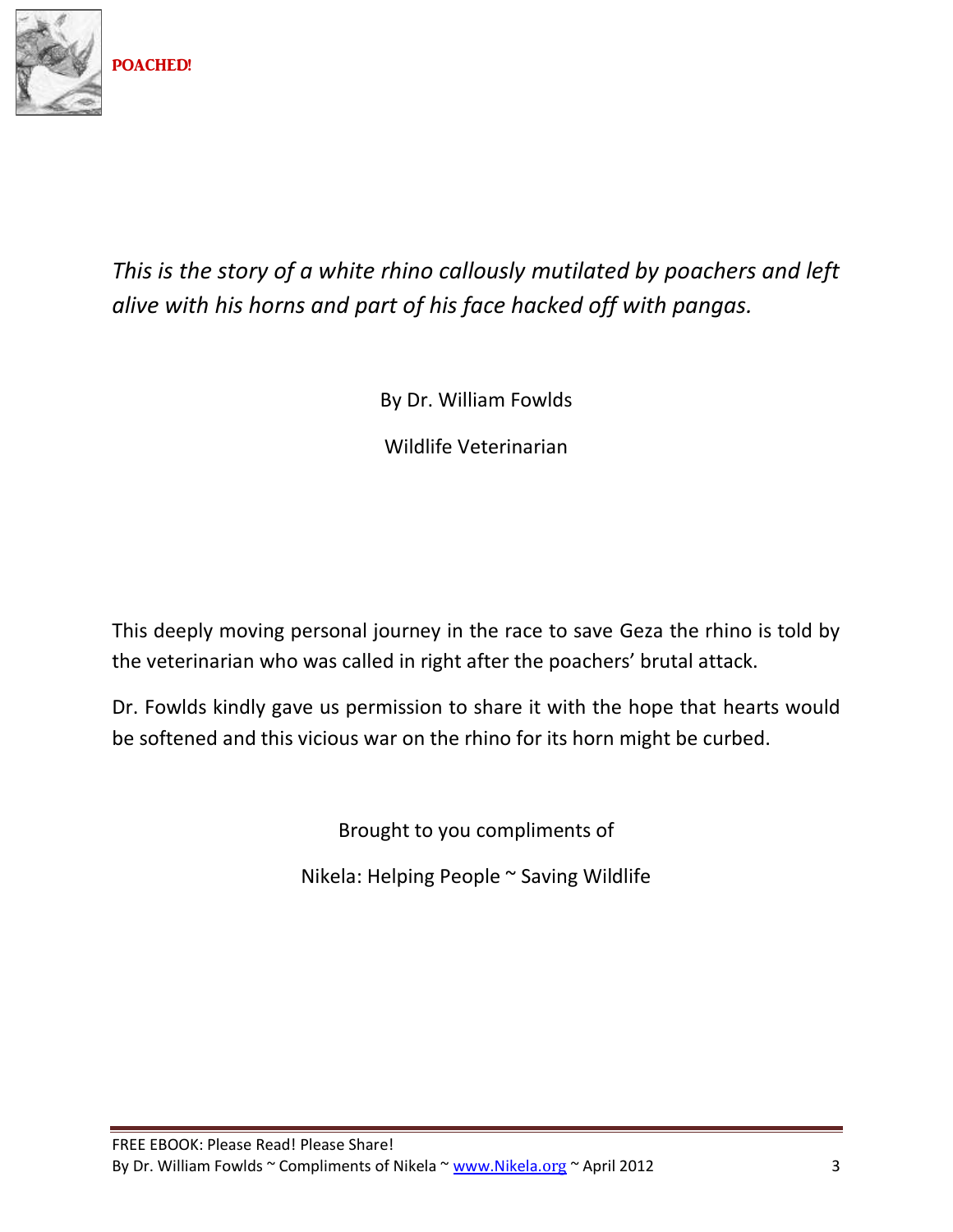

## FATEFUL DAY

On 11 February, 2011 I found myself forced into a personal experience of the most horrific, man-inflicted animal suffering. An experience that has affected me beyond what I thought was possible. More than five months on and I still struggle to contain and express the emotions burned within me, that churn to the surface every time I talk about that day.

I don't expect to make sense of it, or the similar rhino deaths that take place daily in my country. I do intend to ensure that the account of this one rhino's tragic end, will reach into the conscience and hearts of all men and woman, and compel each of us to do something towards stopping the suffering of this magnificent species and others like it.

I count myself truly blessed to be able to live my dream as a wildlife vet in a part of Africa that satisfies my senses and fills my soul. One of my many privileges is that I get to work with rhino in the wild. These living dinosaurs are truly iconic symbols of our successes and failures as custodians of this planet. The current rhino situation is a dying testimony of our conservation efforts. If we are not able to save the rhino from extinction, this flagship species that's larger than life, what hope do we have of saving the rest?

On that fateful morning in February, I was called by Mike Fuller of Kariega Game Reserve, in the Eastern Cape, who informed me that one of their rhino had been poached. My heart sank, as I relived that dreadful feeling, a few months before, which had hit me when news of a rhino poaching on my own game reserve came through. Knowing how slow the initial crime scene proceedings can take, I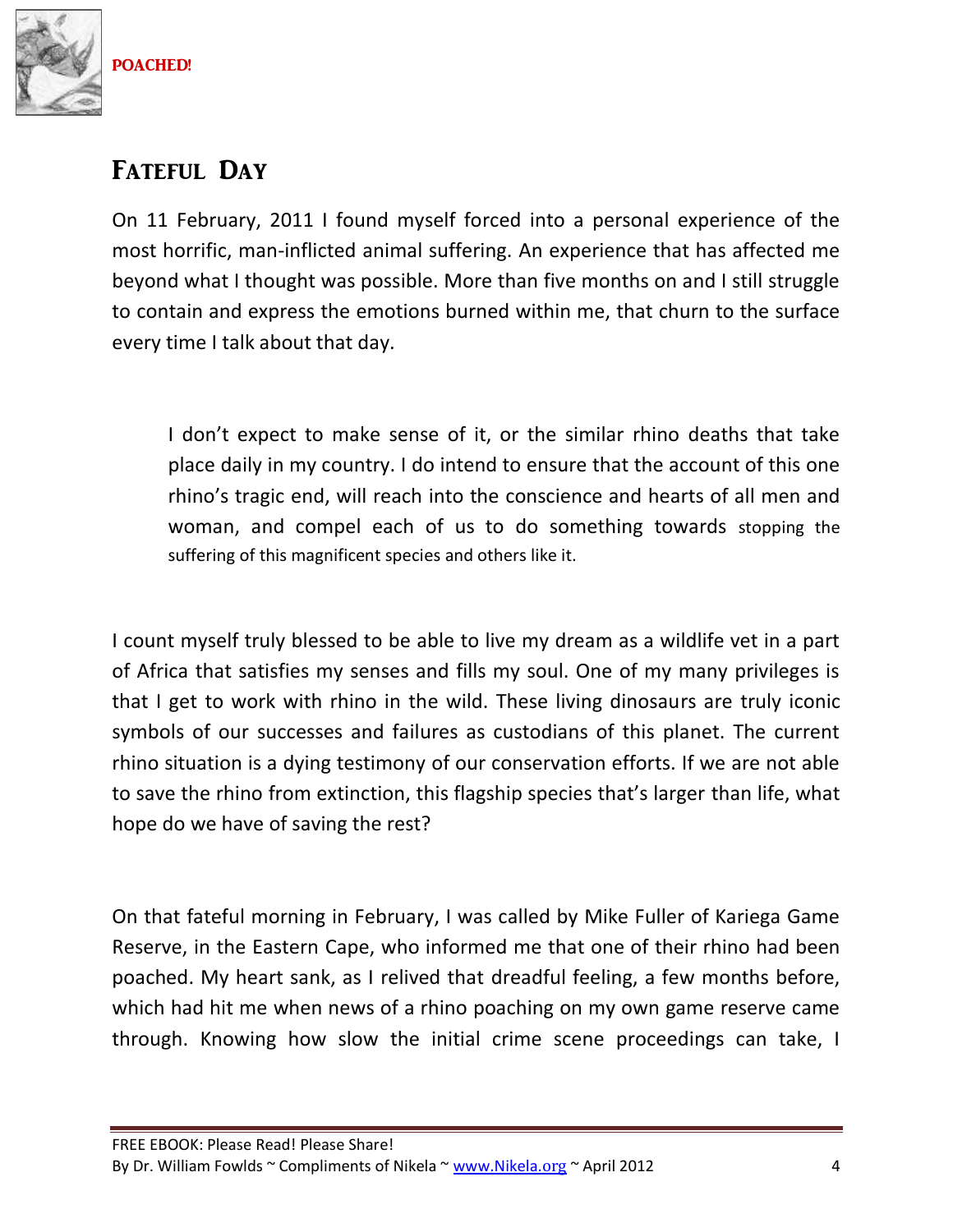

expressed my heart-felt remorse and said I would get there later in the morning. There was a silent pause before the sledge-hammer ..... "William, he is still alive!"



Images of the hacked bone and bloodied tissues I had seen previously came flooding back, doubting the truth of this outrageous claim. As I fumbled for questions to check my own doubts, the description of this poor animal began to take shape. "The horns are gone, it's a bloody mess", added Mike. I had seen one picture of a rhino who had suffered the same fate and the anger when I saw it the first time, crowded my thoughts as I tried to listen to directions and get my planned day out of the way.

As I drove rapidly for 30 minutes following the directions; the location, the description and the circumstances around this animal started to sound familiar. I remembered that two rhino from my own reserve, Amakhala, had been moved to Kariega three years before and had been joined by another two animals from a different reserve, making a sub-adult group of four rhino. At least one of these four, was now in an unthinkable situation and I prayed it wasn't one I knew.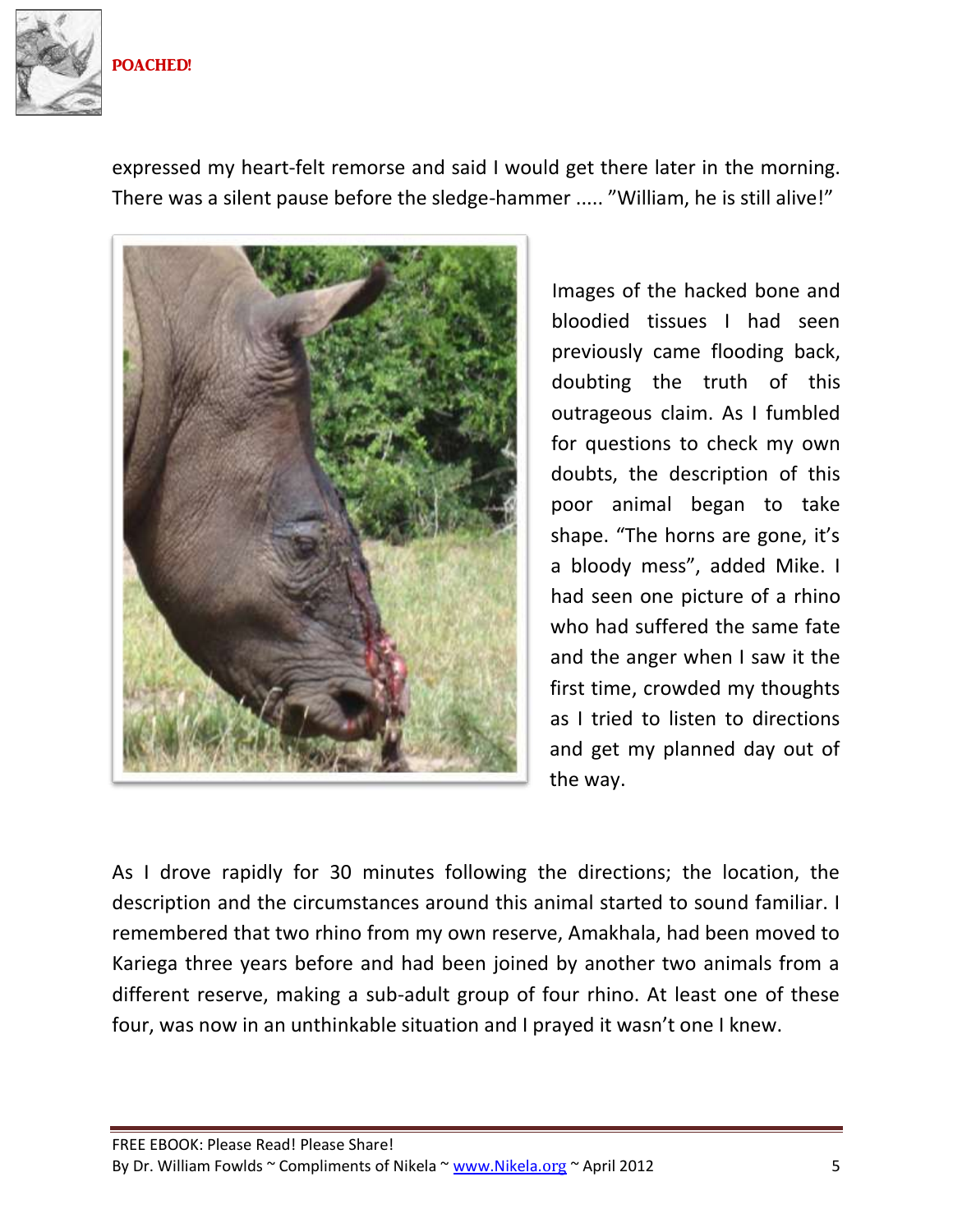

On approaching the location where the rhino had last been seen, I was struck by the tranquil beauty of the place. A small, open area alongside a meandering river with broken vegetation joining up into thickets of valley bushveld on the hill slopes. A picture-book setting which could have been used to depict a piece of heaven. It just didn't seem possible that somewhere here, there was an animal that was going through a living hell.

Mike could not bring himself to accompany me, having been to hell and back already that morning. I grabbed my small camera and began working my way into the wind to where I was told he was last seen.

The horror of that first encounter will remain branded in my memory forever. In a small clearing enclosed by bush, stood an animal, hardly recognisable as a rhino. His profile completely changed by the absence of those iconic horns attributed to no other species. More nauseating than that, the skull and soft tissue trauma extended down into the remnants of his face, through the outer layer of bones, to expose the underlying nasal passages.

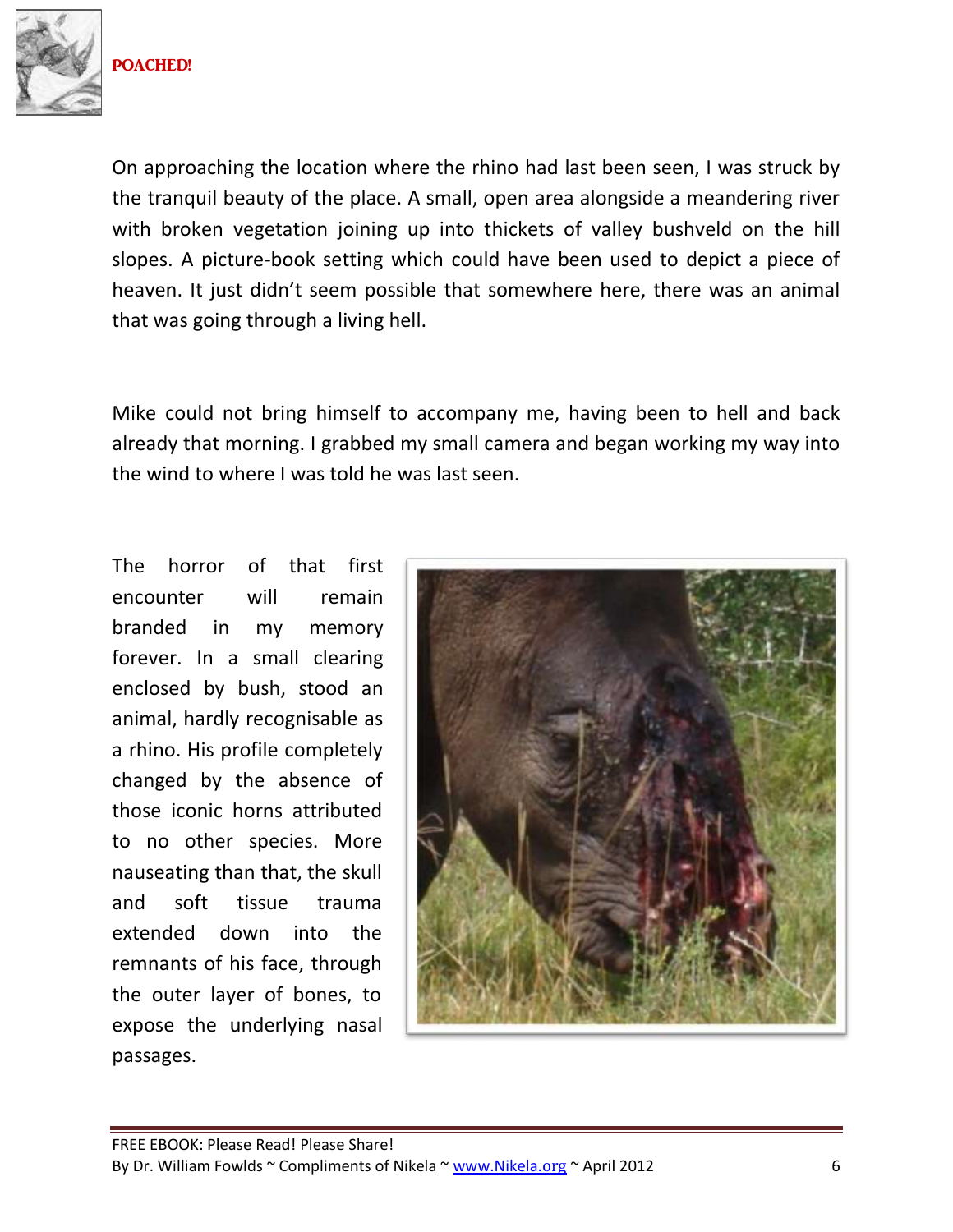

# **CAUTION: Graphic video footage as Dr. Fowlds found Geza**

## **Click on the photo to watch**

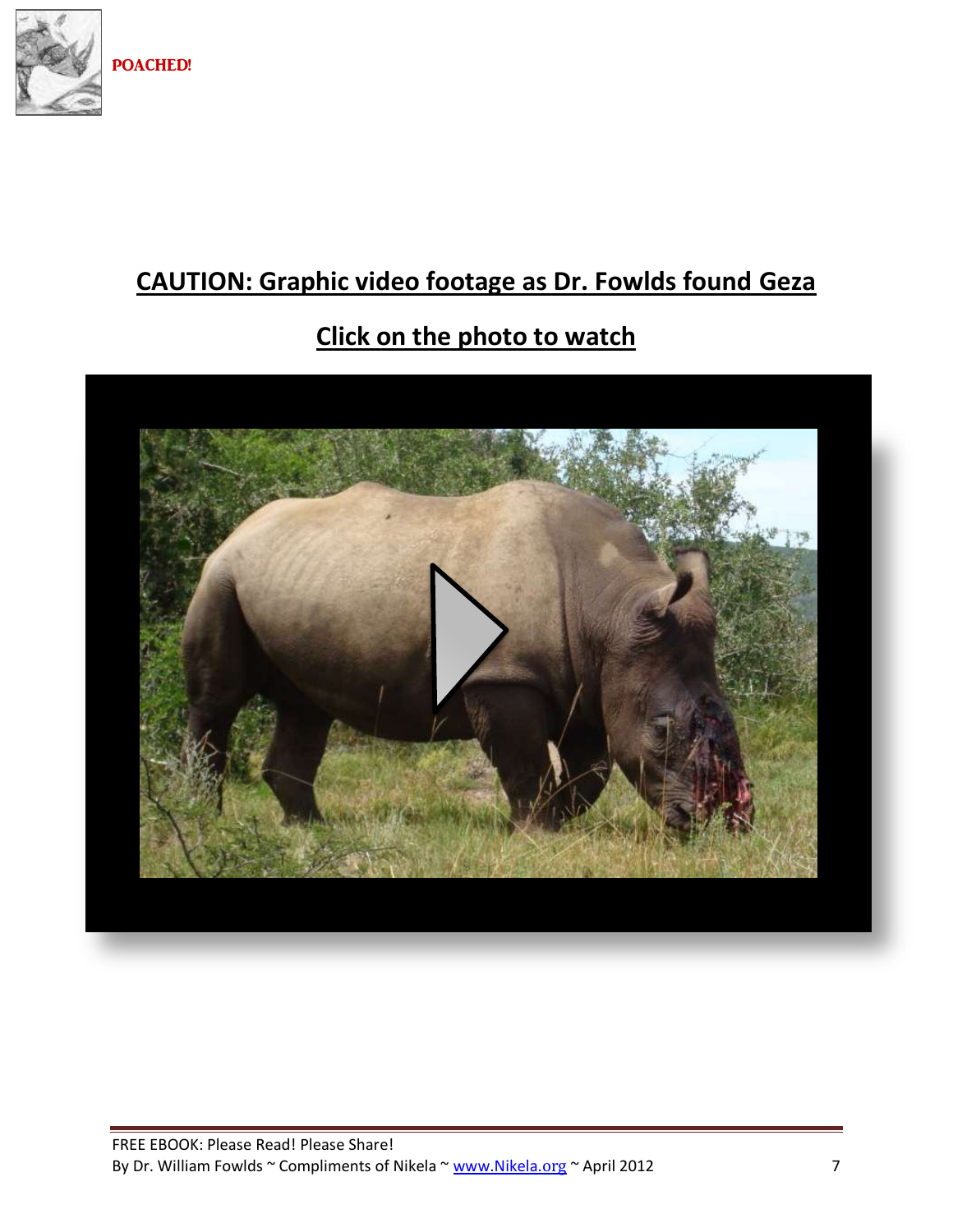

Initially he stood on three legs with his mouth on the ground. Then he became more aware of my presence and lifted his head up revealing pieces of loose flesh which hung semi-detached from his deformed and bloodied face. He struggled forward and turned in my direction, his left front leg provided no support and could only be dragged behind him. To compensate for this, he used his mutilated muzzle and nose as a crutch and staggered forward toward me. His one eye was injured and clouded over, adding to his horrific appearance.

At first I stood shocked in front of the sight before me, then I struggled to comprehend the extent and implications of the jagged edges and plunging cavities extending into his skull. As he shuffled closer in my direction, now scarcely 15 meters away, the realisation of his pain overwhelmed me. I had been so stunned by the inconceivable, I had neglected to consider the pain. What possible way could I have any reference of understanding the agony he was in? How long had he been like this? Were his efforts to approach me a weakened attempt of aggression towards the source of his suffering or was there a desperate comprehension of finality, a broken spirit crying out to die.

I crouched down trying to steady my shaking hand which held the camera, as I realised that this was possibly Geza, the young rhino I had sent to this sanctuary three years ago. Thoughts and emotions raged through my head. How low had we fallen to inflict so much suffering on such a magnificent creature whose care had been entrusted to us? Could any reason justify this happening? Without thinking I apologised under my breath, "I am sorry boy, I am so, so sorry." His breathing quickened in response to the sound. Was he trying to smell me, was this their characteristic huffing which is part of natural investigatory behaviour or was this a pathetic version of rhino aggression in response to a source of threat. I was close enough to see the blood bubbling inside his skull cavities and wondered how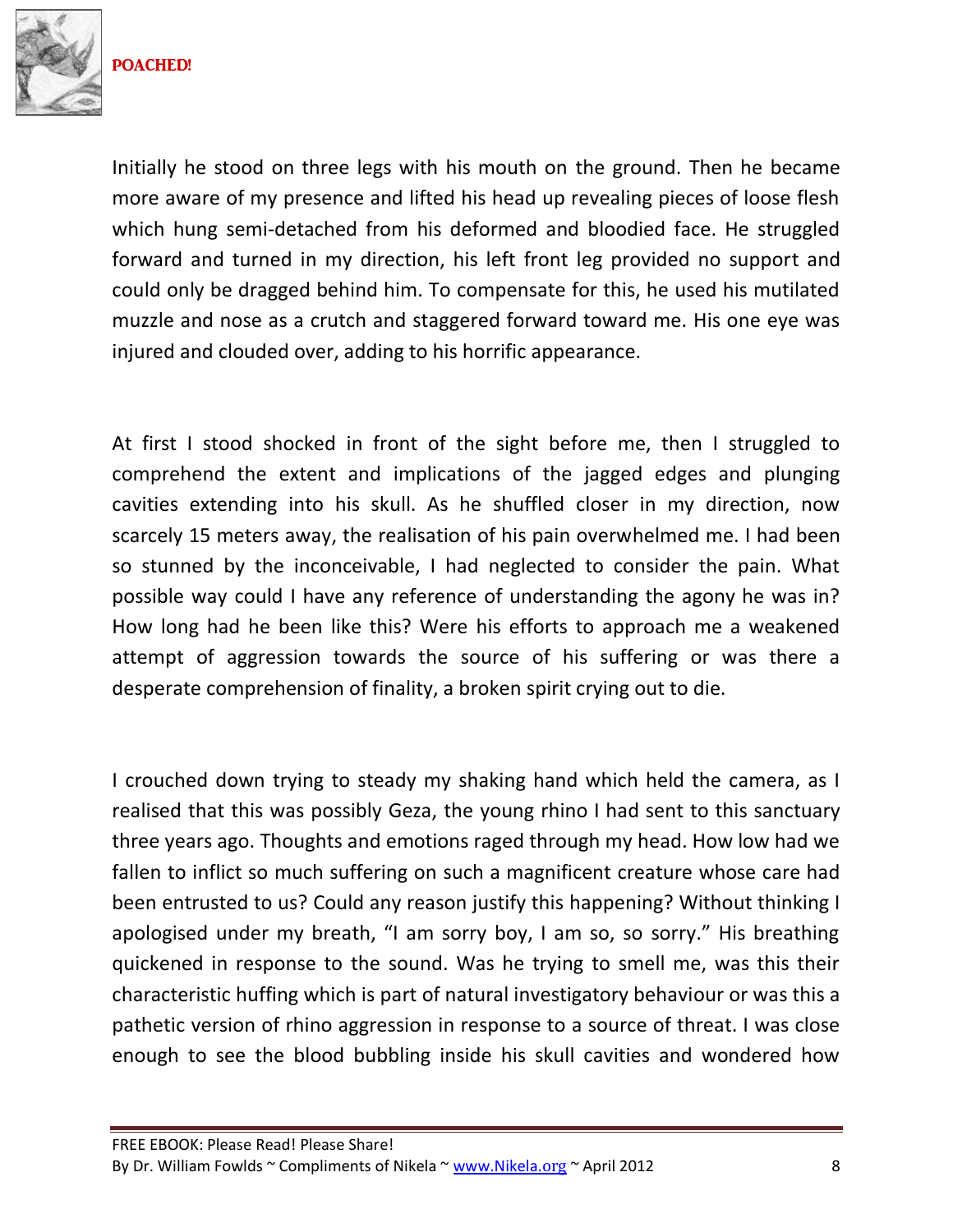

every breath must add to the agony, the cold air flowing over inflamed tissues and exposed nerves.

I expected at any moment for his suffering to snap into a full blown rage, but it never came. I backed away slowly and he kept staggering in my direction, not showing any aggression, just one agonising effort after another. For a moment the thought even crossed my mind that this animal, in an incomprehensible amount of pain, acting completely out of character, could be desperately seeking something, anything, to take away the pain.

I didn't trust my own eyes to recall the detail of these injuries and so I recorded some images, and backed away from this vortex of emotions and pain. On the walk back to the vehicle where Mike now waited, the weight of responsibility began to descend on my shoulders. This poor animal, suffering at the hands of my own species, through at least one night of absolute agony, now relied on me for relief from this torture. My gut instincts told me he had little chance of healing even though I had experienced rhino making some spectacular recoveries from severe injuries. I recalled having heard of a few other cases of rhino having survived and scrambled for the details somewhere in my swirling mind.

Thinking I should be fairly hardened to trauma and the sight of poached rhino and mutilated bodies, I had to re-assess my own reaction to what I had just seen. This took things to a new level. This stirred up anger and despair and regret and shame more than anything I had ever experienced. This brought the suffering of this and many other rhino right into the living room of my soul.

Surely, I would never be able to think of a rhino poaching in the same way ever again. If we are shaped by our experiences, then this experience was a watershed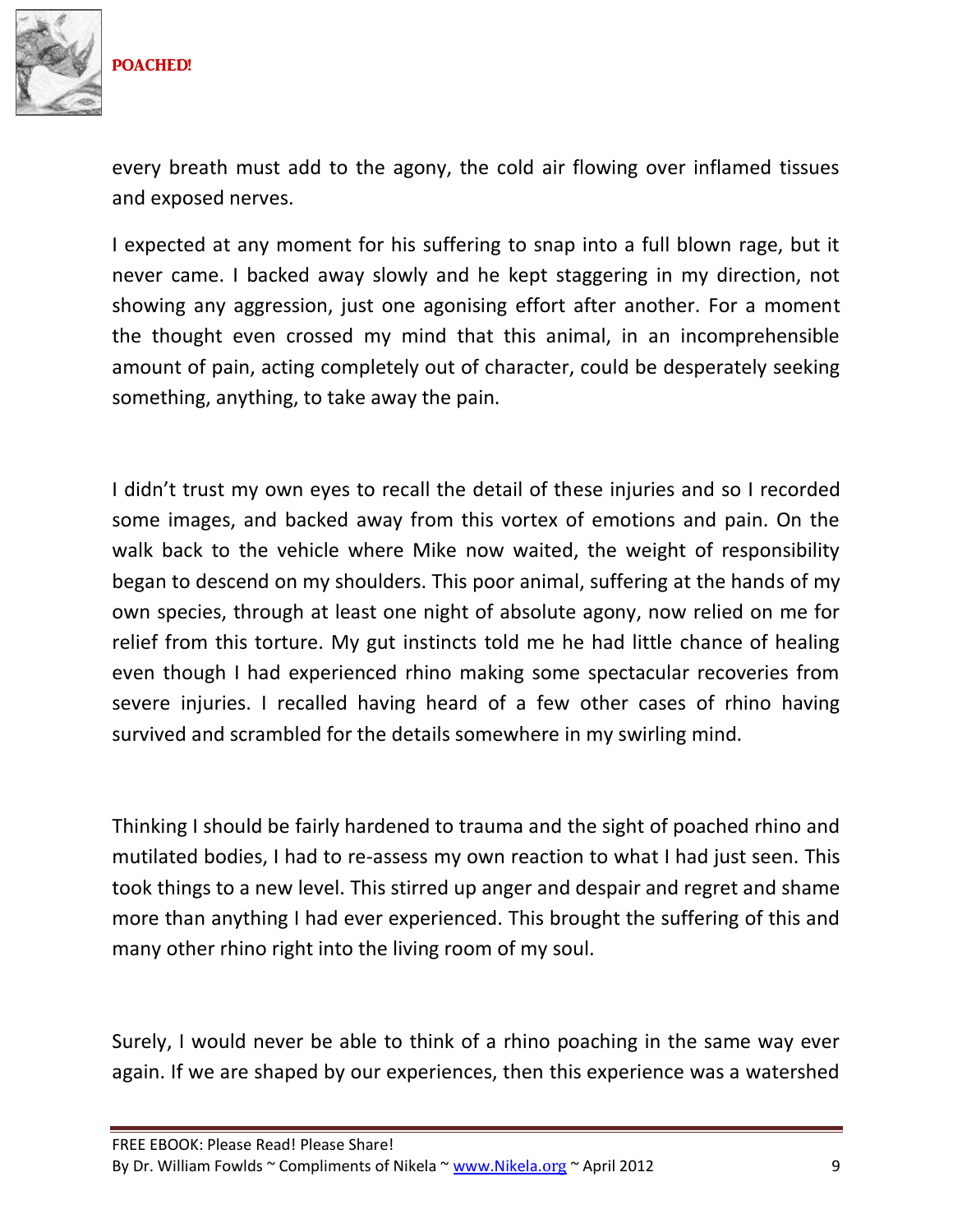

moment in my life. Part of that watershed was out of my control, but the other part involved decisions which were optional and would take me across an ethical line which had been formed by a lifetime of nurturing and training.

Knowing that this reserve relied on my professional opinion on what to do next, I buried my personal emotions and approached Mike with three recommendations.

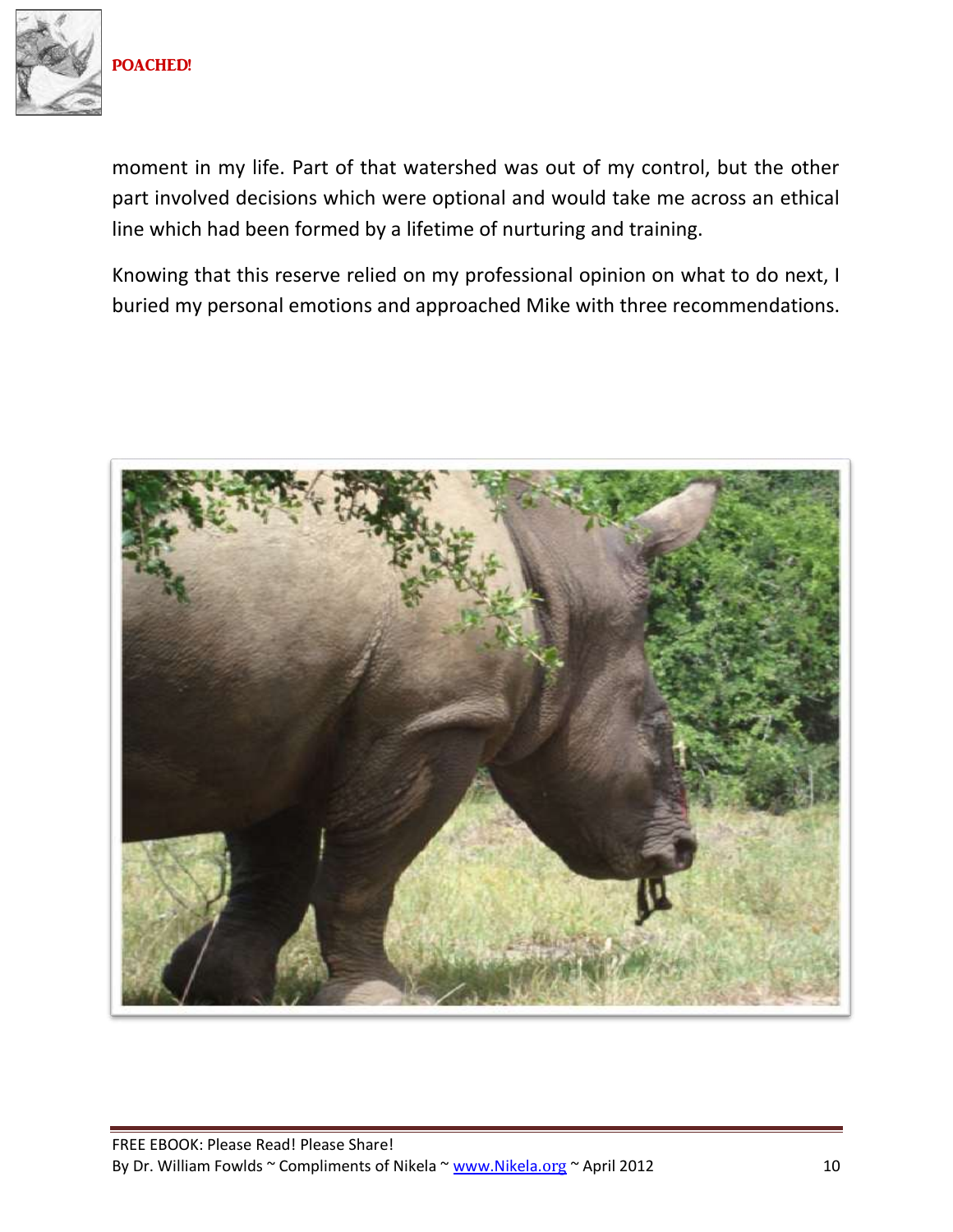

#### THE RECOMMENDATIONS

Firstly, I confirmed their fears that, in my opinion, there was no chance of saving this life and the most humane thing to do would be to end this tragedy by euthanasia for this animal.

Secondly, I asked for time to consult with some of the other vets who had experienced similar survivors just in case there might be some hope for this animal.

Thirdly, with considerable trepidation, I asked if they would consider allowing the world to see the horrendous suffering that was taking place a short distance from where we stood. The practicalities, though, would involve getting a camera on site to take broadcast quality footage, something that would take a few hours to happen in this remote part of the reserve.

Could a vet, who is supposed to care deeply for animals; who is trained to be the mouthpiece for those that can't speak for themselves; who more than most should understand the extent of suffering that this animal had gone through and was still enduring, be at ethical liberty to extend the suffering of this animal a little longer. Would those who do care, and even those who purport not to care, be shocked out of their complacency at the sight of such inhumanity?

The request sounded irrational to my own ears, and I wrestled with the thought of it. For the previous three years our association of private game reserves had built up measures to combat the looming threat of rhino poaching. I had seen the mortality figures escalate in 2009 and double again in 2010 despite a series of attempts to curb the carnage. Seven animals had been poached during this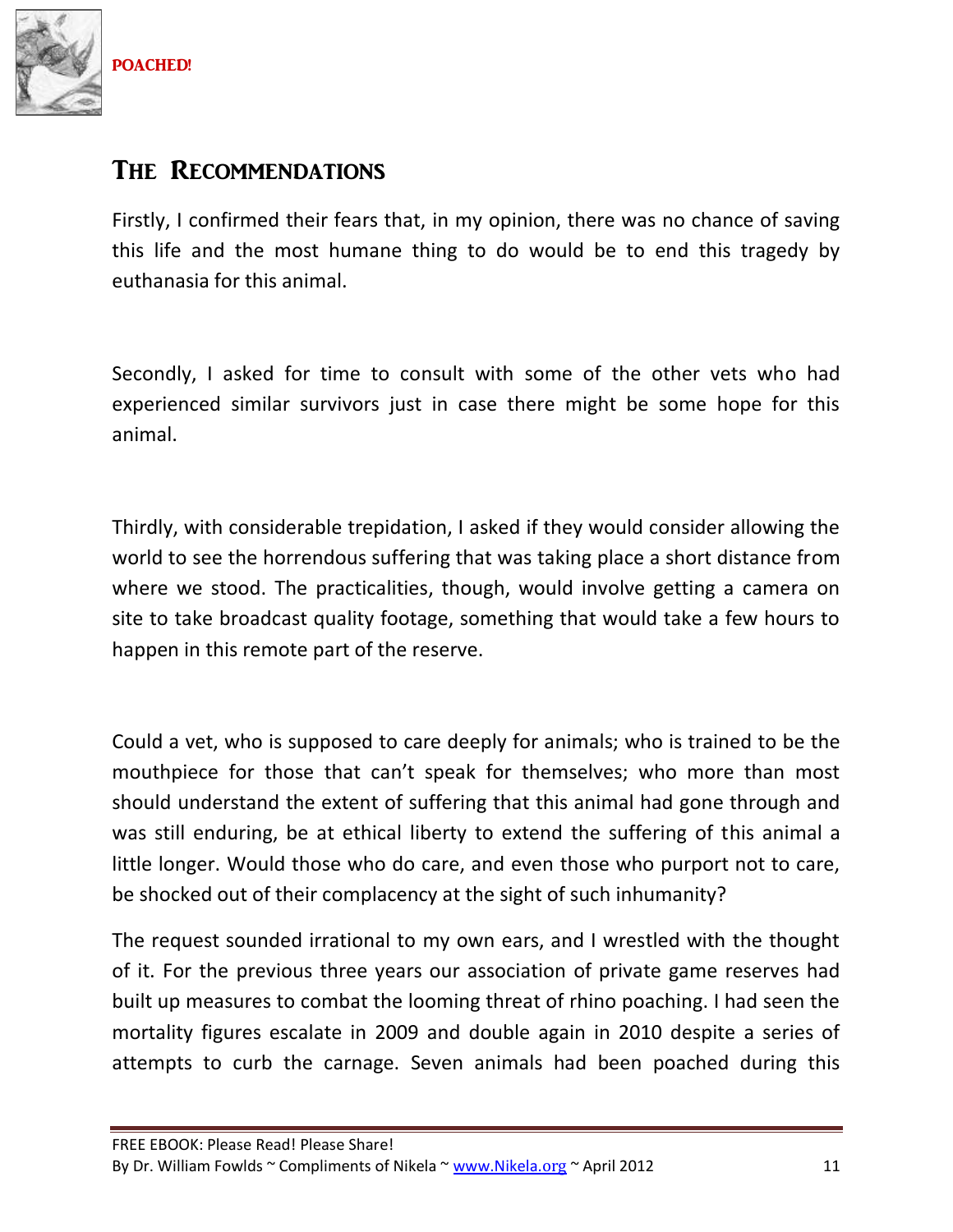

escalation within 60km's of me, and there was still no sign of the public or the law enforcement agencies finding the will to stop it.

Many of the animals poached were being immobilised with veterinary drugs before having their horns and underlying skull bones hacked off with pangas and axes. The assumption is that these animals are under anaesthetic and so don't feel anything. I assure you, they feel; as, in many instances, the amount of drug used does not kill the rhino. If they don't bleed to death, they wake up under circumstances which I am finding difficult to describe.

I had always wondered why the poachers made such a mess of the rhino's faces when their modus operandi suggested that these were well organised criminals. The sight of Geza that terrible day brought the realisation that many of these animals were probably still alive and responsive to the mutilation that they were being subjected to; hence the panga marks chaotically arranged around the facial areas.

My mind was telling me that to keep this animal alive was wrong, but somewhere inside I felt certain that the story of this despicable suffering could get to even the most hardened minds. The people driving the demand for this bizarre product, who say they take rhino horn to feel good - surely, they couldn't feel good knowing that animals are suffering to this degree at their hands. If they could, in some way, be made to feel part of the massacre, then perhaps this cruel and senseless killing might stop.

It was agreed to call in a camera to get the footage while I phoned colleagues for second opinions. For the next three hours I went back several times and agonised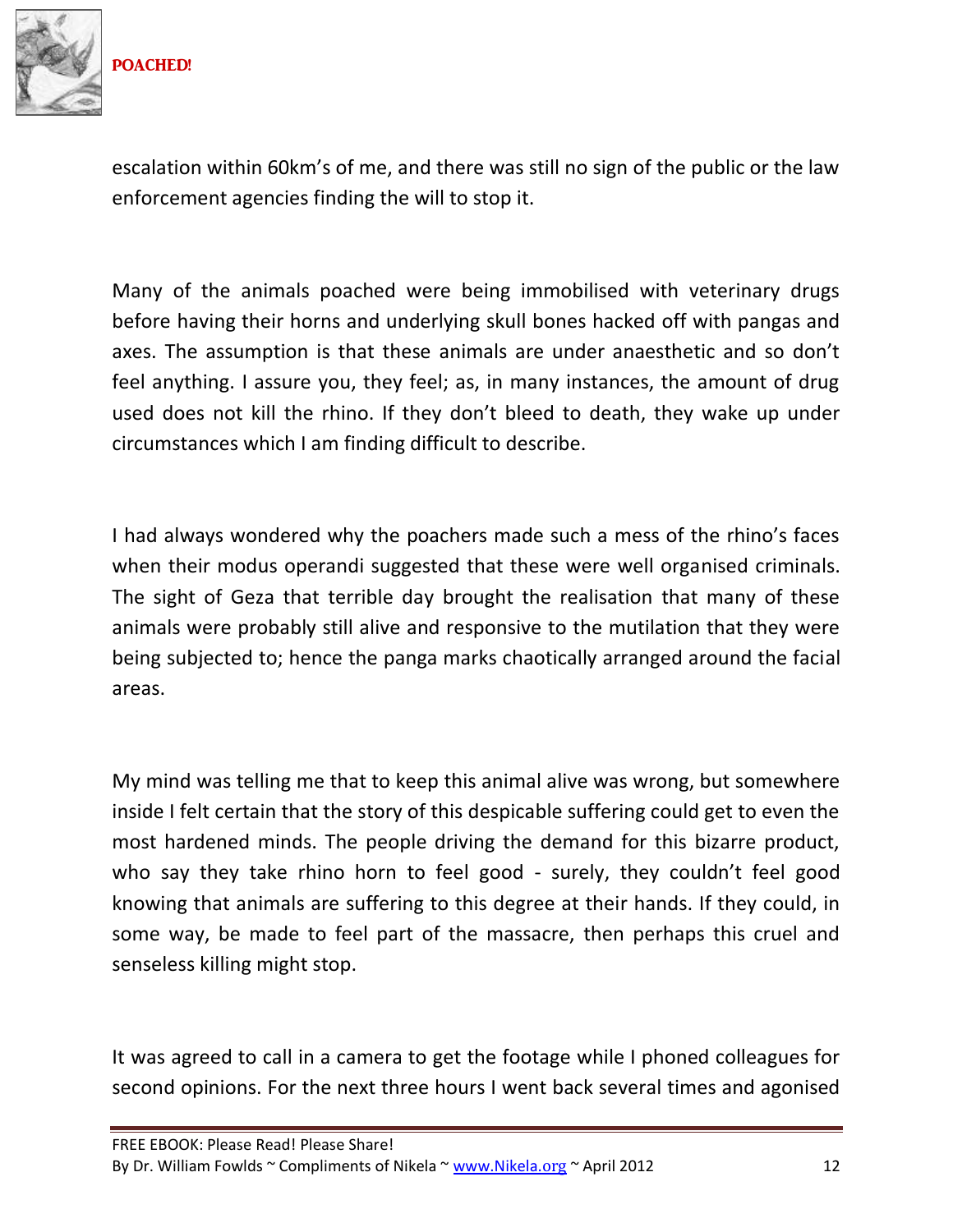

over my decisions while watching his condition deteriorate. During those hours I learned that this rhino was indeed "Geza" – the Naughty One - a male born on Amakhala, the reserve on which I live. He was born in January 2006 as the second calf of "Nomabongo" – the Proud Lady. His mother was the first rhino to come to our reserve, which like many in our area, was a reserve which had transformed previous farm land into protected areas.

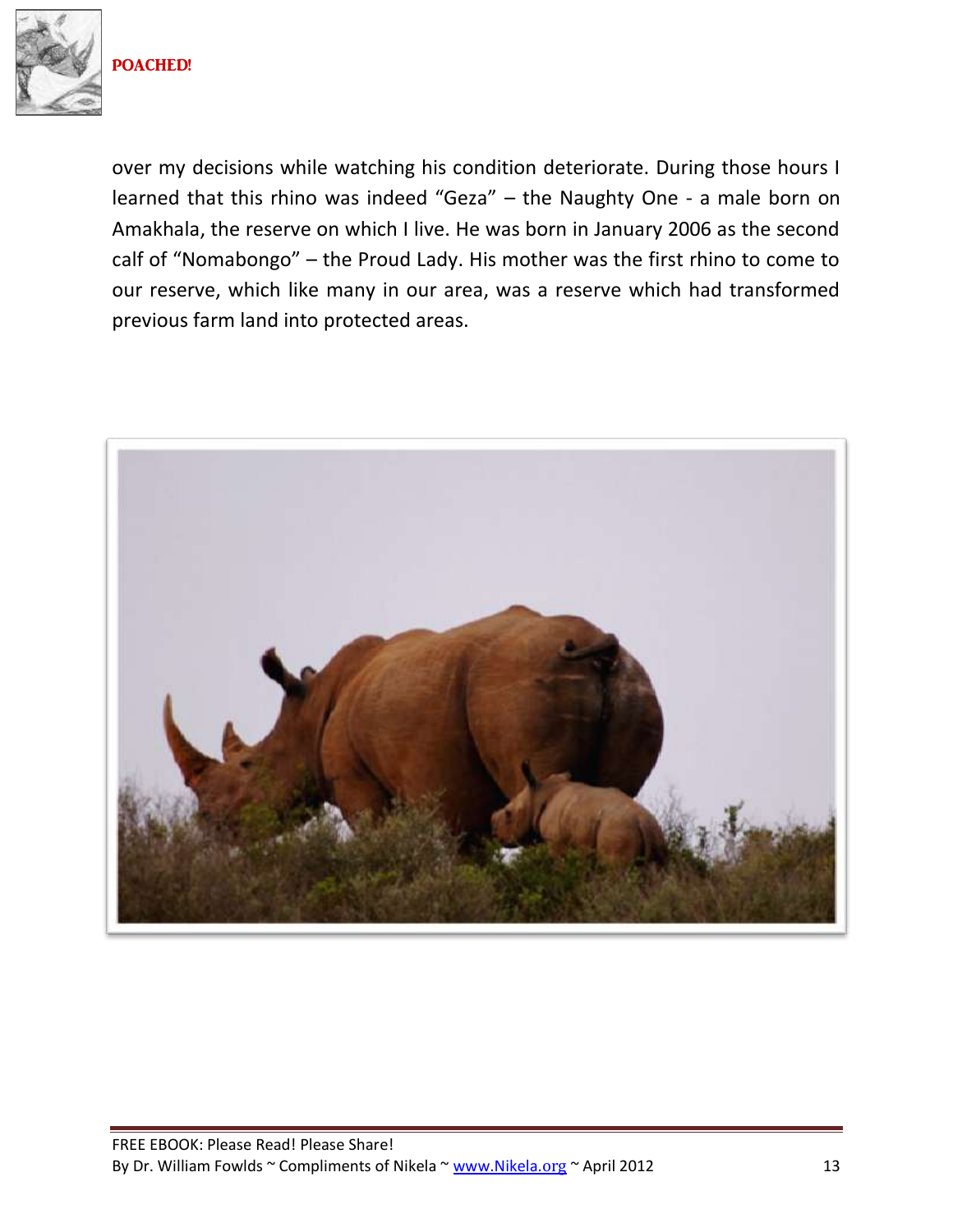

## That Day in Nomabongo

I vividly recall the day Nomabongo arrived in 2003. Her presence, just one rhino, immediately transformed the whole atmosphere of that landscape from farmland into wild land. I also remembered the first week of Geza's life. Unlike Nomabongo's first calf, which she hid from us for 6 weeks, the "Proud Lady" showed off her boy calf within a few days of giving birth to him and a photographer friend captured these moments in some breathtaking photos.

Geza's name came about because from a very early age he would challenge older rhino in a mischievous manner and then bundle back to the safety of his ever protective mother. In social gatherings with other mothers and calves, Geza was always the instigator in the interactions, always playful to a point of seeming to show-off.

Typical of normal rhino social structures, when Geza was two and a half years old his mother pushed him away as she prepared to give birth to her next calf. During this time Geza joined up with another rhino cow and her female calf named Landiwe, who was born in May 2006.

Geza stayed with Landiwe and her mother. The mother provided the protection from mature bulls that Geza now needed as he was still not old or big enough to protect himself. This grouping remained until it was decided to remove some rhino off our reserve and Geza and Landiwe were relocated in August 2008 as a pair. They adapted well, as they knew each other and, as young rhino in a new environment, this helped ensure a successful relocation.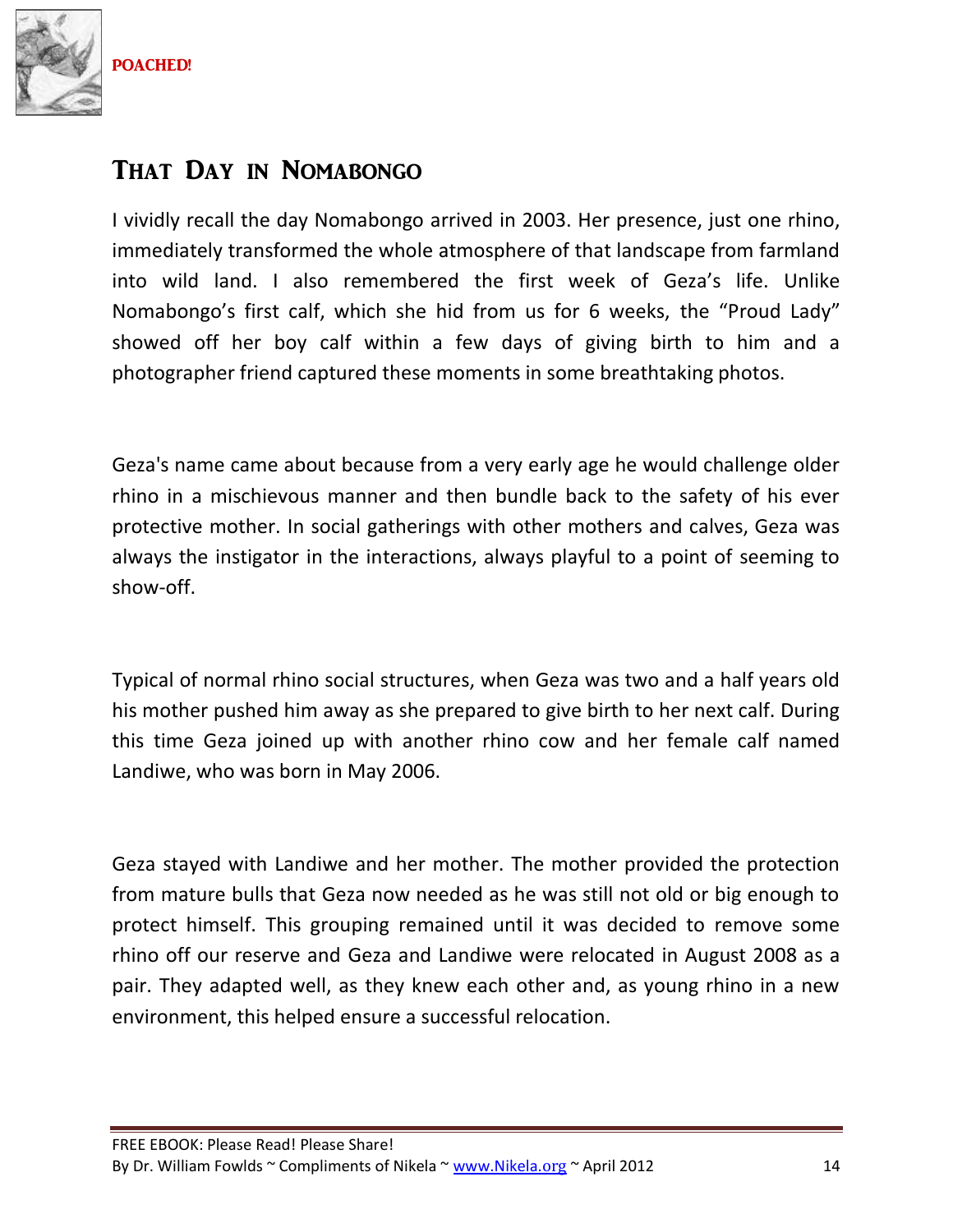

The group of four young rhino, were the first to be introduced into this section of this sanctuary and their presence there had the same effect of transforming the reserve back to wild land. Now two and half years on, Geza was critically injured and the other rhino had disappeared into the thicket vegetation. Even if they were still alive, this event would ensure their removal from this area and with them a part of the soul of the land would die too.

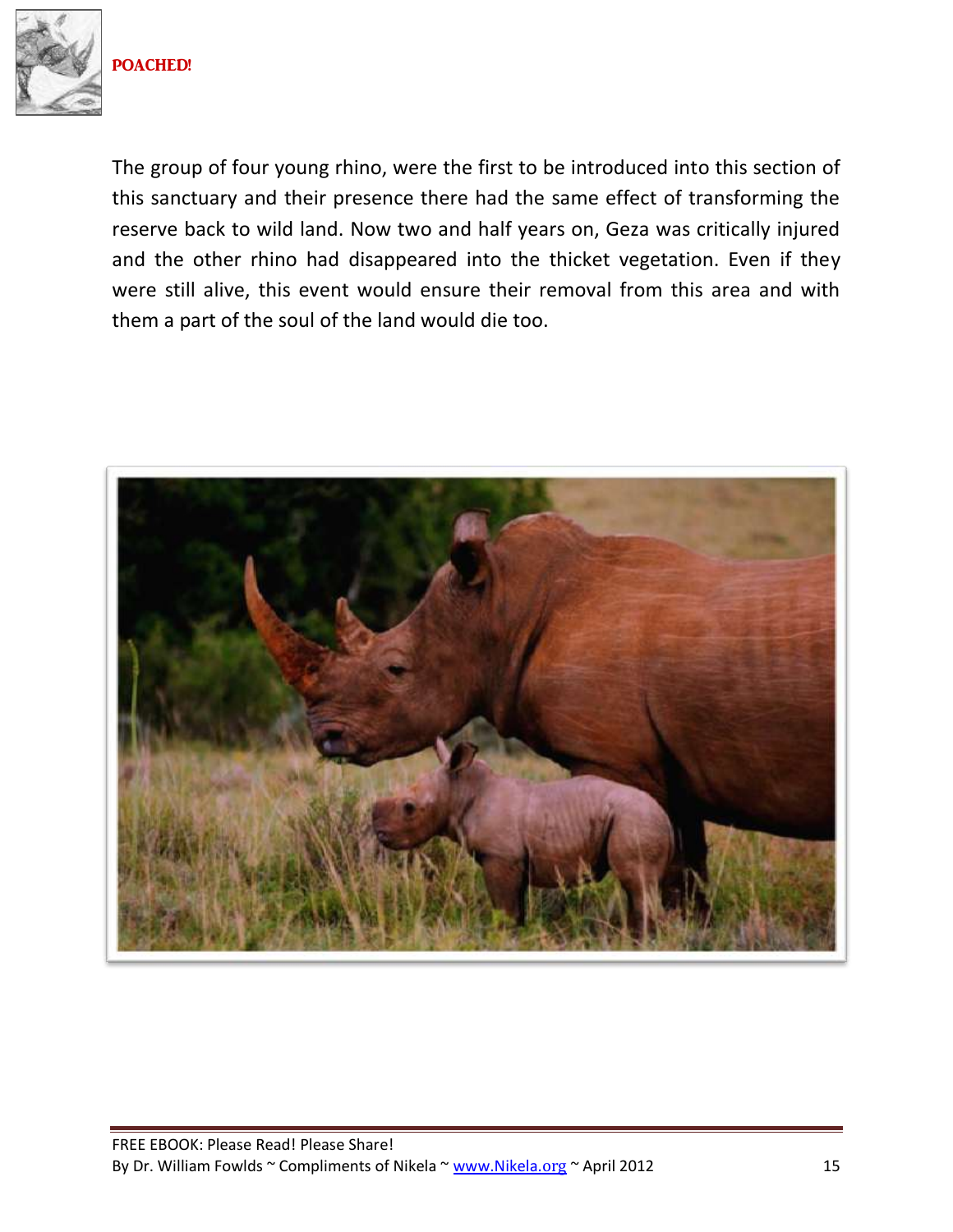

## POACHING SITE

As the hours passed slowly by, the location of the actual poaching was discovered and a crime scene investigation commenced, piecing together the train of events which had taken place there. A large pool of blood marked Geza's initial fall and where the hacking took place. Pieces of flesh and bone lay in the blood stained grass nearby. He had stood up at some stage and staggered about ten paces before falling on a small tree, where, judging by the signs of his struggling, he had lain for some time. Again, a large area of blood stained earth bore testimony to his solitary ordeal. Every dozen or so paces another pool of blood marked where he had stood a while. I imagined his body going through the phases of drug recovery which, without an antidote, would have taken him through cycles of semi-consciousness before he was plunged back into the reality of his painful wounds. It could not be accurately ascertained how long he had been left in this state. Could this have possibly happened two nights ago? We were not sure. The possibility of this was too much to comprehend so, for now, I kept it out of my mind.

His front left leg had been cut off from circulation while he struggled on his side and this accounted for his eye injuries too. When cells get starved of oxygen they die off and release inflammatory chemicals inducing a cycle of swelling, pressure and pain ending in necrosis. By the time Geza was found, he had lost all use of his left front leg. Through blood loss, shock, dehydration and pain this animal was paying dearly for man's senseless greed.

The wait for what seemed like ages eventually passed. The camera-crew arrived and I was finally able to bring this nightmare to an end. The most humane way to end it all was to administer an overdose of opioid anaesthetic. The method would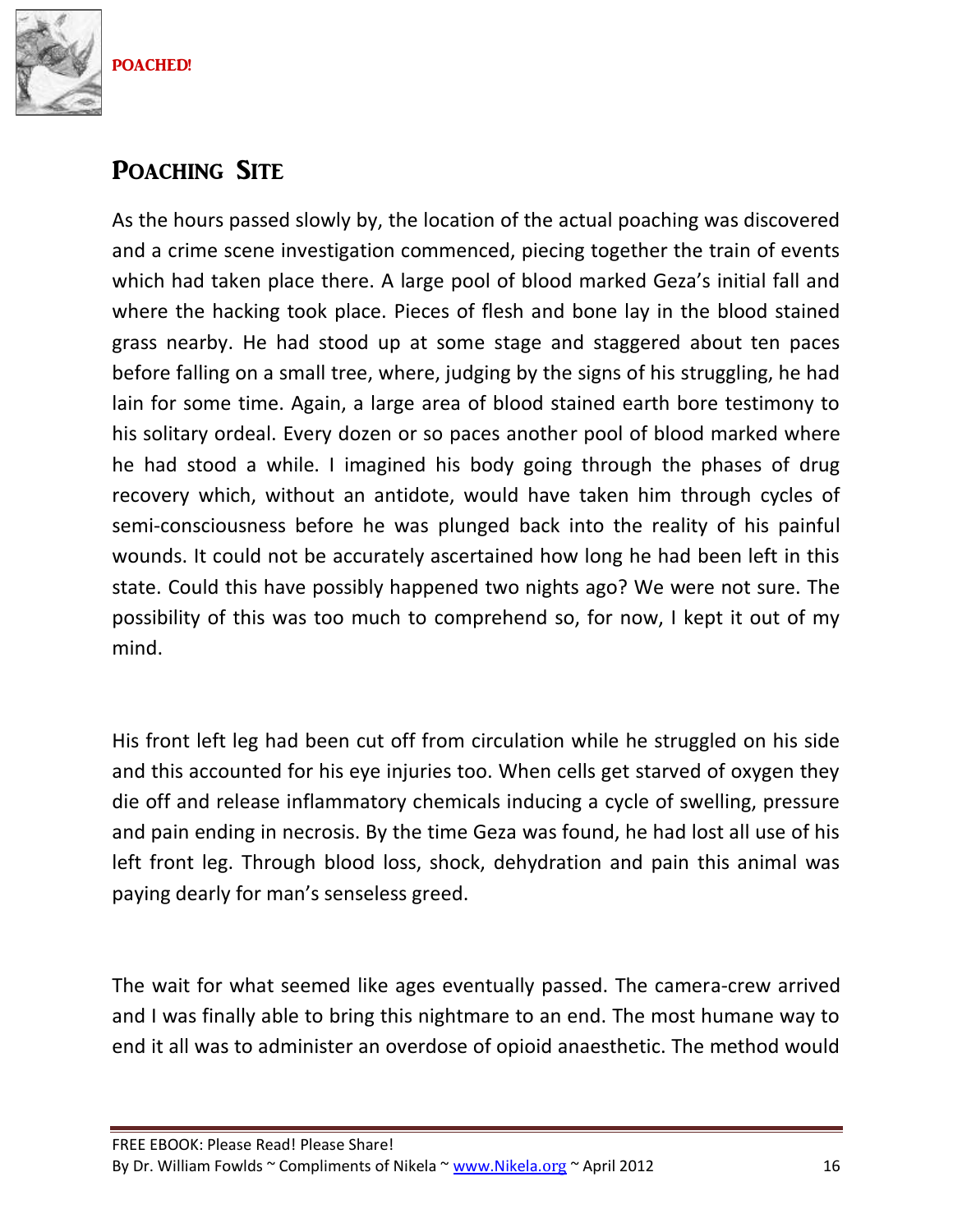

have to be the same way the poachers did it, with a dart. A heavy calibre bullet to the brain would ensure finality - no return to hell.

As the dart penetrated his skin I wondered if this rhino had any mental association of being darted all those long hours before and the agony that ensued. Would he recognise that dart impact and the ordeal that followed shortly after? Would any feelings of helplessness suddenly be overcome by one final fit of rage as I would expect it to be? His response was to take only a few paces in our direction as the dart penetrated, before his injuries stopped his advance.

Within a few minutes the drugs were taking effect and even though his final conscious moments could have been extremely painful, I knew that the pain would be subsiding as he began to slip away. One final close up inspection of his wounds confirmed there was no going back and I injected more anaesthetic directly into his bloodstream. A sense of relief mingled with sadness, disgust and shame descended over that small piece of Africa, which for long hours had been gripped in tension and violation. The heavy bullet slammed though his skull, with the noise and shock wave blasting out across the landscape, heralding the end to a tortured and agonising struggle.

Geza, the Naughty One, who had touched my heart as a playful calf, died while I held my hand over his intact eye, his shaking body growing still and peaceful. Geza, who had his horns and part of his face hacked off while he was still alive by poachers feeding a chain of careless greed and ignorant demand. Will this rhino, whose suffering I prolonged, so that the world could get a visual glimpse of this tragedy, end up as just another statistic in a war that rages on? Or, will this rhino's ordeal touch us in a way that compels us to do something about it? What I have witnessed ensures that I will never find peace until the killing stops.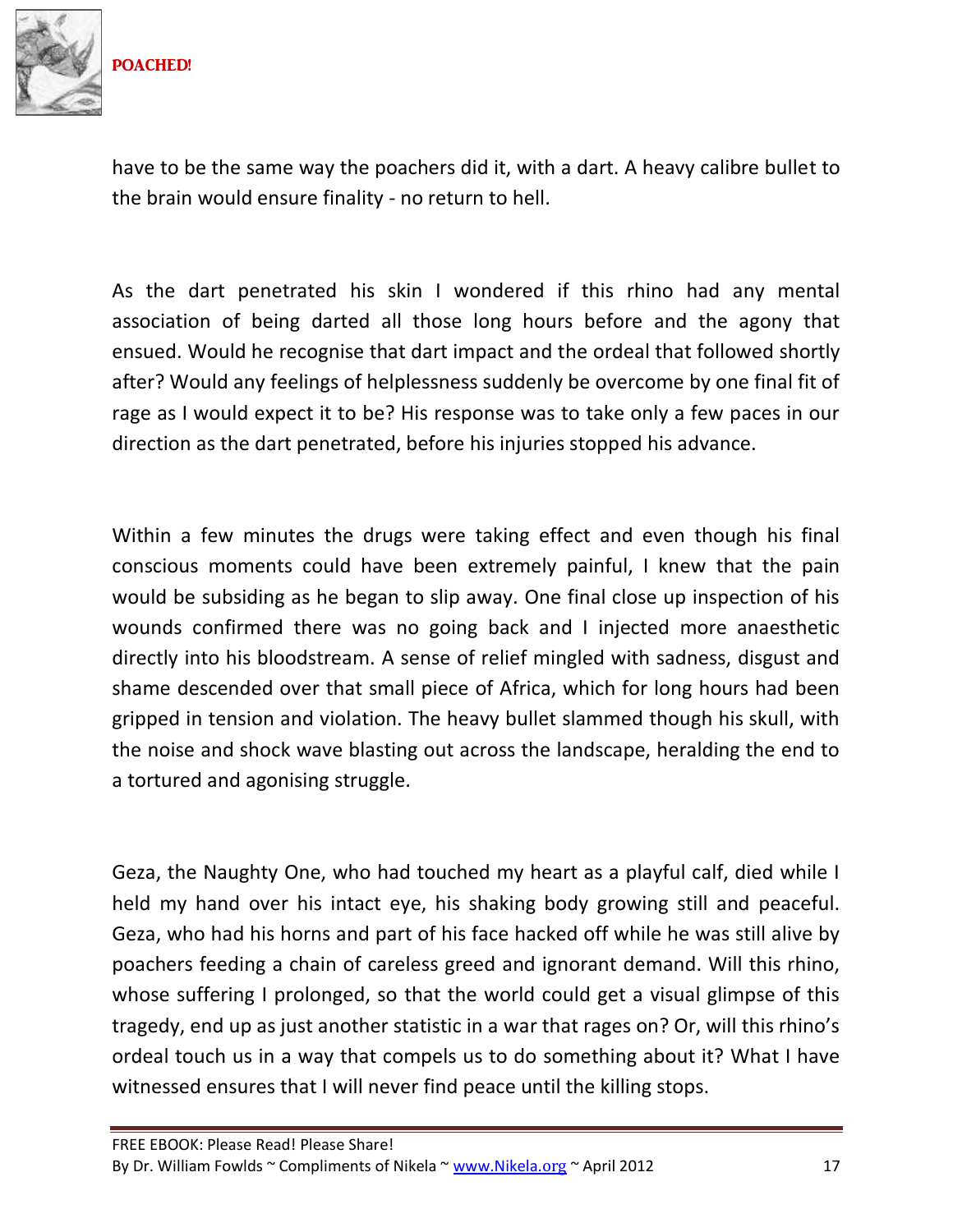



As I write this, news reaches me of seven more rhino killed yesterday. Please help all of us on the frontline of this war against rhino poaching. If we can't save the rhino, what hope do we have of saving the rest?

Thank you for taking the time to read this.

Dr William Fowlds.

Help us spread the word on what is happening to the species by getting this message out to those who believe that the rhino horn is a valuable product that can enhance their well-being.

Rhino horn has absolutely no medicinal value nor does it offer the most suitable material for ceremonial daggers.